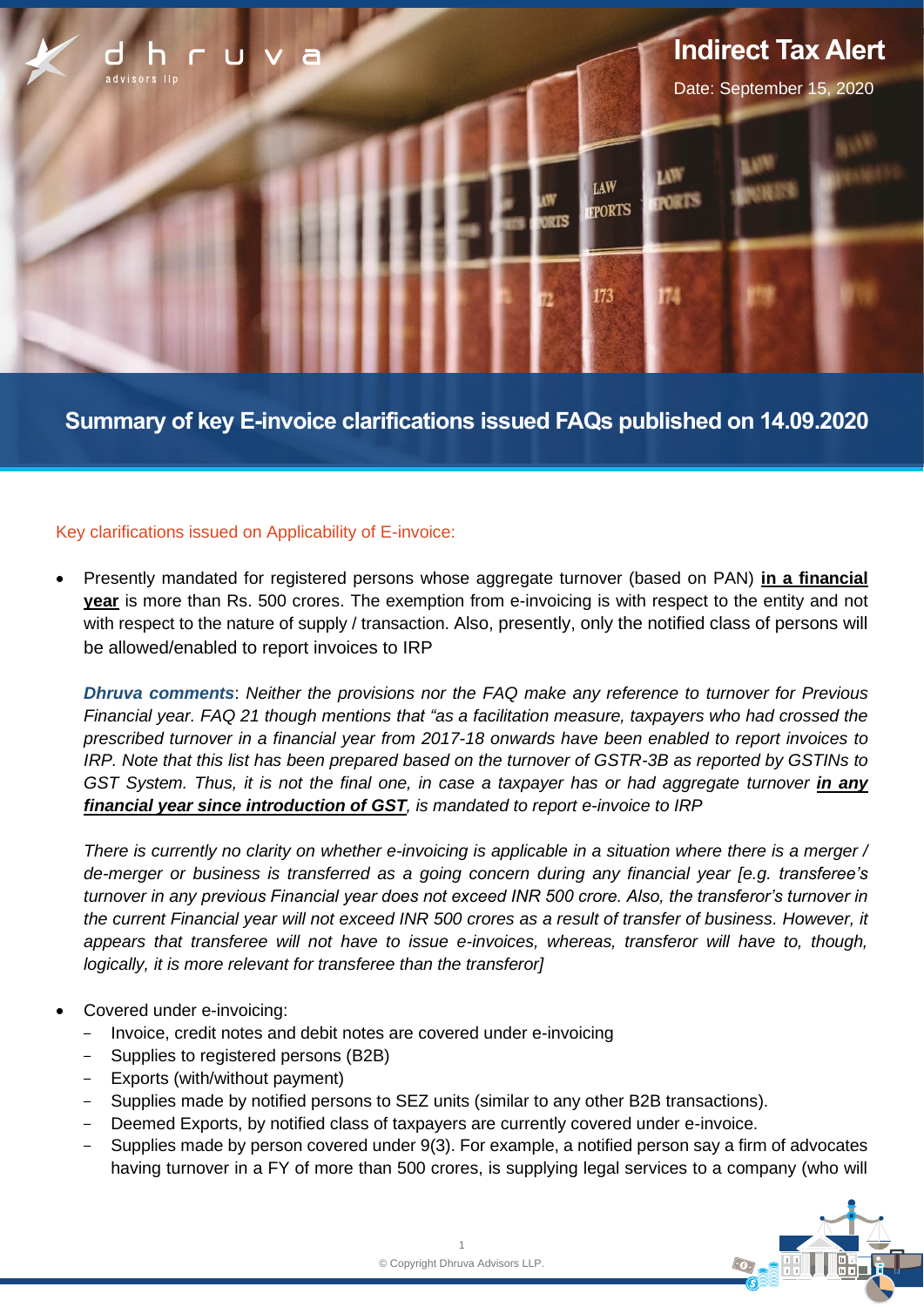be discharging tax liability as recipient under Reverse Charge Mechanism), such invoices have to be reported **by firm of advocates to IRP**, however, URD supplies and import of services not covered

SEZ Developers, as only SEZ units are exempted from issuing e-invoices

*Dhruva comments: A cross charge invoice between distinct entity being a supply invoice would get covered. The recipient of services is not required to generate any e-invoice in case of services covered under Reverse charge mechanism. The notified supplier will generate the e-invoice if otherwise covered i.e. turnover exceeds INR 500 crore*

- Not covered under e-invoicing:
	- B2C invoices are not covered and neither are allowed to be reported in the current phase
	- Imports Bills of Entry
	- Free Trade & Warehousing Zones (FTWZ)
	- Invoices issued by Input Service Distributor
	- Insurer, banking company or financial institution, including a non-banking financial company, GTA supplying services in relation to transport of goods by road, supply of passenger transport service and Suppliers of services by way of admission to exhibition of cinematograph films in multiplex screens, are excluded from issuing e-invoices.

*Dhruva comments: There is currently no clarity on whether for banking company or financial institution, including a non-banking financial company, only banking and financial services are excluded or will the exclusion apply to other services. In other words, is the exclusion qua an entity or nature of service. On a strict reading, the same applies qua an entity and not the nature of service*

• An e-commerce operator may generate e-invoice on behalf of the sellers on their platforms which are otherwise notified persons and are supposed to issue e-invoice under rule 48(4)

# Clarification issued on E-invoice – Reporting / Generation / Verification of IRN and QR Code:

- For the ease of businesses, at present, there is no specified time window / validation within which the notified person needs to report an invoice on IRP for generation of IRN, as against the time limit of 48 hours prescribed previously
- Signature (DSC) of the supplier is not mandatory while reporting E-invoice
- IRP will return only the signed JSON and no PDF will be returned. Respective ERP or Accounting and Billing software system can generate PDF for internal use or to be issued to buyer
- Entities not having their own ERP/Software solutions, they can use the free offline utility ('bulk generation tool') downloadable from the e-invoice portal. Through this, invoice data can be easily reported to IRP and obtain IRN/signed e-invoice.
- IRP will not store or archive e-invoice data as it is only a pass-through portal which performs prescribed validations on invoice data and generates IRN
- IRN is embedded in the QR Code which is mandatorily required on the invoice. Printing of IRN separately on the invoice is optional. The IRP portal will also give an Acknowledgement No. and Date. These are for reference purpose only and need not be printed on the invoice.

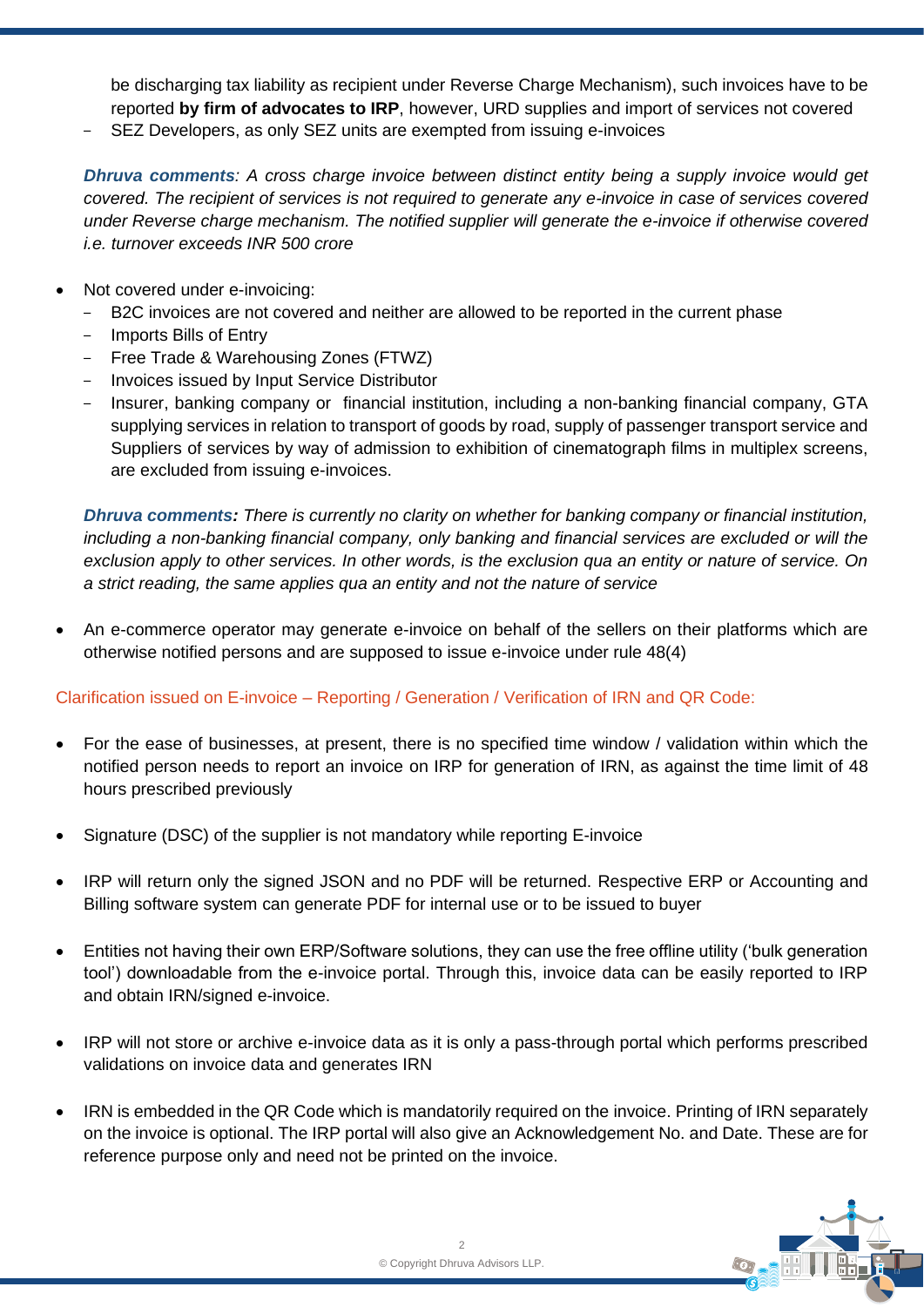- QR code should be clear enough to be readable by a QR Code reader and the size and its placing on invoice is up to the preference of the businesses
- A system to verify the authenticity and correctness of e-invoice is provided, by uploading the signed JSON file or Signed QR Code (string) into e-invoice system
- A dynamic QR code which enables a buyer to make digital payments by scanning the QR code has no relevance or applicability to B2B supplies by notified class of tax payers.

*Dhruva comments: Post incorporating the QR code on the invoice, the supplier can issue a usual system generated tax invoice with his digital signature.*

Clarification issued on E-invoice schema / contents:

- E-invoice schema is common across different sectors/businesses. However, many optional fields shall be available to cater the requirements of specific businesses and practices followed in industry. Data fields are marked as 'Mandatory' and 'Optional'. If value for mandatory filed is no available, it has to be reported as 'Nil'
- 'Cardinality' is marked as 0..1 / 1..1 / 1..n / 0..n. for each field in the e-invoice schema. This has been made to denote mandatory or repetitive field as defined under:

| <b>Notation</b> | <b>Meaning</b>                                   |
|-----------------|--------------------------------------------------|
| Starts with 0   | Optional field                                   |
| Starts with 1   | Mandatory field                                  |
| Ends with 1     | Data for the field can be entered only once      |
| Ends with n     | Data for the field can be entered multiple times |

- Maximum number of line items which are allowed to report in an e-invoice is 1000. The notified person who are required to report more than 1000-line items may contact NIC support team with a few sample invoices.
- Other charges leviable to GST can be added as a separate line item in the e-invoice schema for e.g. Freight charges, insurance, packing and forwarding, amortization charges etc.
- Provision for Tax Collected at Source (TCS) collected by supplier under Income Tax Act, 1961 will be examined in next round of revision. Until then, the field of "Other Charges (Invoice Level)" can be used to mention such TCS where it doesn't form part of taxable value. Also, currently there is no provision to mention details of supplies not covered under GST (e.g. a hotel intends to issue invoice for food & beverages covered by GST and for Alcohol – not covered under GST). To report details of such supplies, a separate invoice may be issued to the buyer
- The linkage of credit/ debit note with original invoice has not been built in the IRP

Clarification issued on E-invoice communication/ Amendment / Cancellation:

• IRP will not send the E-invoice to the recipient. This has to be done by the supplier after incorporating QR code on the e-invoice. The supplier can share the PDF of the JSON received from the IRP as the best authenticated version of the e-invoice for business transactions. A mechanism for system to system exchange of e-invoices will be made available in due course.

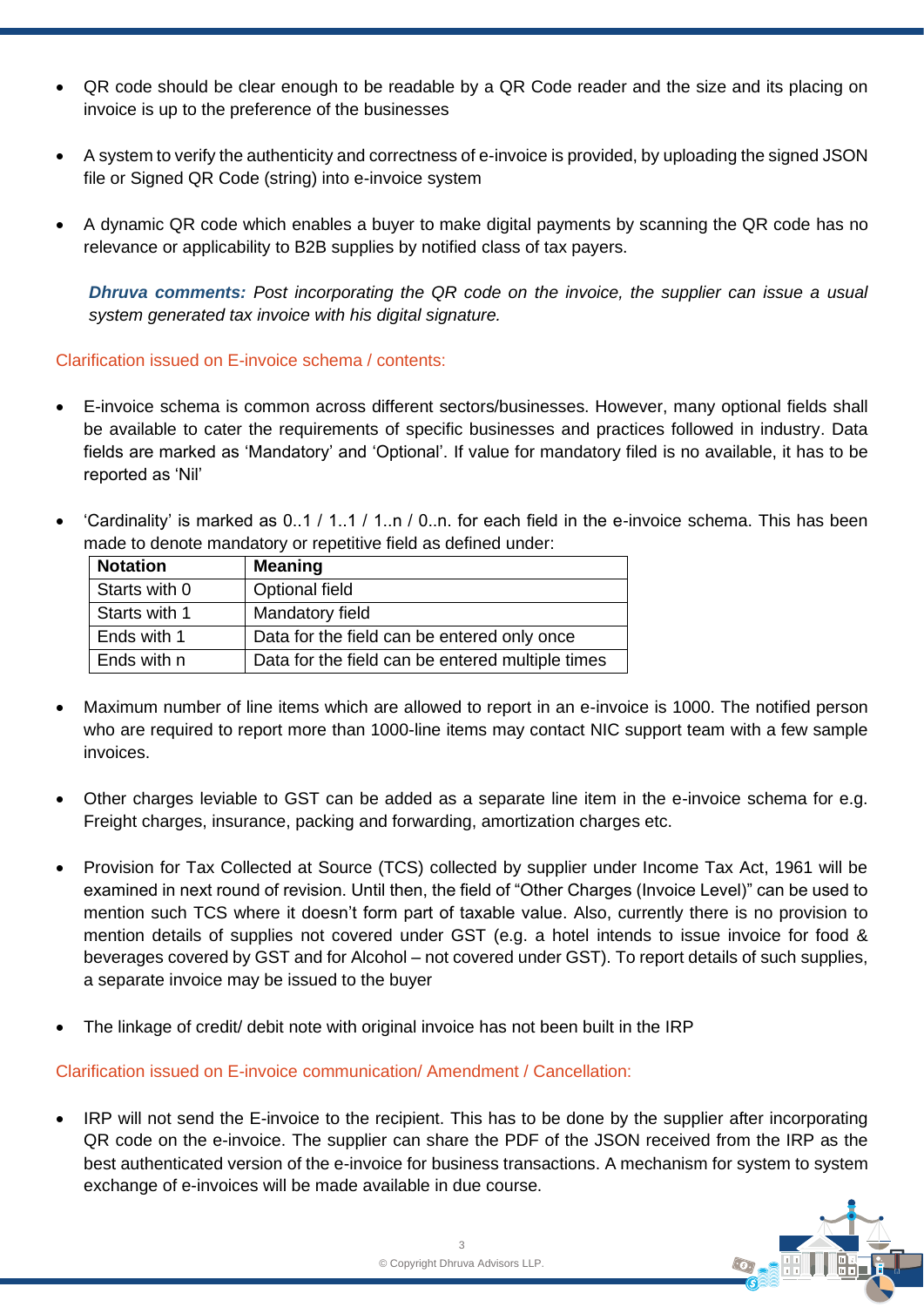- Amendments are not possible on IRP. Any changes can only be done on GST portal (while filing GSTR-1). In case GSTR-1 has already been filed, then, the amendment mechanism prescribed by GSTN has to be used.
- A cancellation request can be triggered through cancel API *within 24 hours from the time of reporting the invoice to IRP*. However, if the connected e-way bill is active or verified by officer during transit, the same cannot be cancelled. In case of cancellation of IRN, GSTR-1 status will also be updated with such 'cancelled' status. Once an IRN is cancelled, the concerned invoice number cannot be used again for generation of another invoice.
- A partial cancellation of e-invoice is not permitted. It has to be cancelled completely.

**Dhruva Comments:** As a process, an IRN has to be first cancelled before cancellation of invoice in the *ERP system. Adequate checks should be built in for this. If a cancel invoice trigger is initiated from the ERP system, it should first be ensured that IRP gets cancelled before the invoice gets cancelled in the ERP system. Validation checks should be made to ensure that invoices only get cancelled when there is a flag in the ERP system that the IRN has got cancelled. If the cancellation of invoice has been triggered from the IRP portal, the cancellation flag should be reverse integrated in the ERP tables and it should be ensured that the relevant invoice is also cancelled – either automatically (preferable) or manually. The data which is pulled for filing of the returns by the ASP should also check for such flags and ensure reporting of only valid invoices.*

Clarification issued on E-invoice – Linkage with E-way bill / GSTN portals:

- E-way bill continues to be mandatory even in case where e-invoice is generated. The details provided in e-invoice schema will be used to generate e-way bill, to the extent the data provided by user. In case Part B details are not provided at the time of reporting invoice to IRP, the same will have to be provided by the user through 'e-way bill' tab in IRP log in or e-Way Bill Portal, so as to generate e-way bill.
- The e-invoice reported on IRP will be auto-populated in GSTR-1 of supplier and GSTR-2A of respective buyer with source marked as 'e-invoice'.

# E-invoicing Enablement Status:

- As mentioned earlier, Government has listed e-invoicing enablement status for taxpayers who had crossed the prescribed turnover of Rs. 500 crores in a financial year from 2017-18 onwards on the basis of their turnover reported in GSTR-3B. One can search and cross-check the status of enablement of a GSTIN on e-invoice portal: https://einvoice1.gst.gov.in/ >> Search >> e-invoice status of taxpayer
- In case any registered person, is required to prepare invoice in terms of Rule 48(4) but e-invoice status is not enabled on the portal, they may request for enablement on portal: **'Registration >> e-Invoice Enablement'**
- In case any registered person, who doesn't have the requirement to prepare invoice in terms of Rule 48(4) but e-invoice status is enabled on the e-invoice portal, the same may be brought to the notice at [support.einv.api@gov.in](mailto:support.einv.api@gov.in)